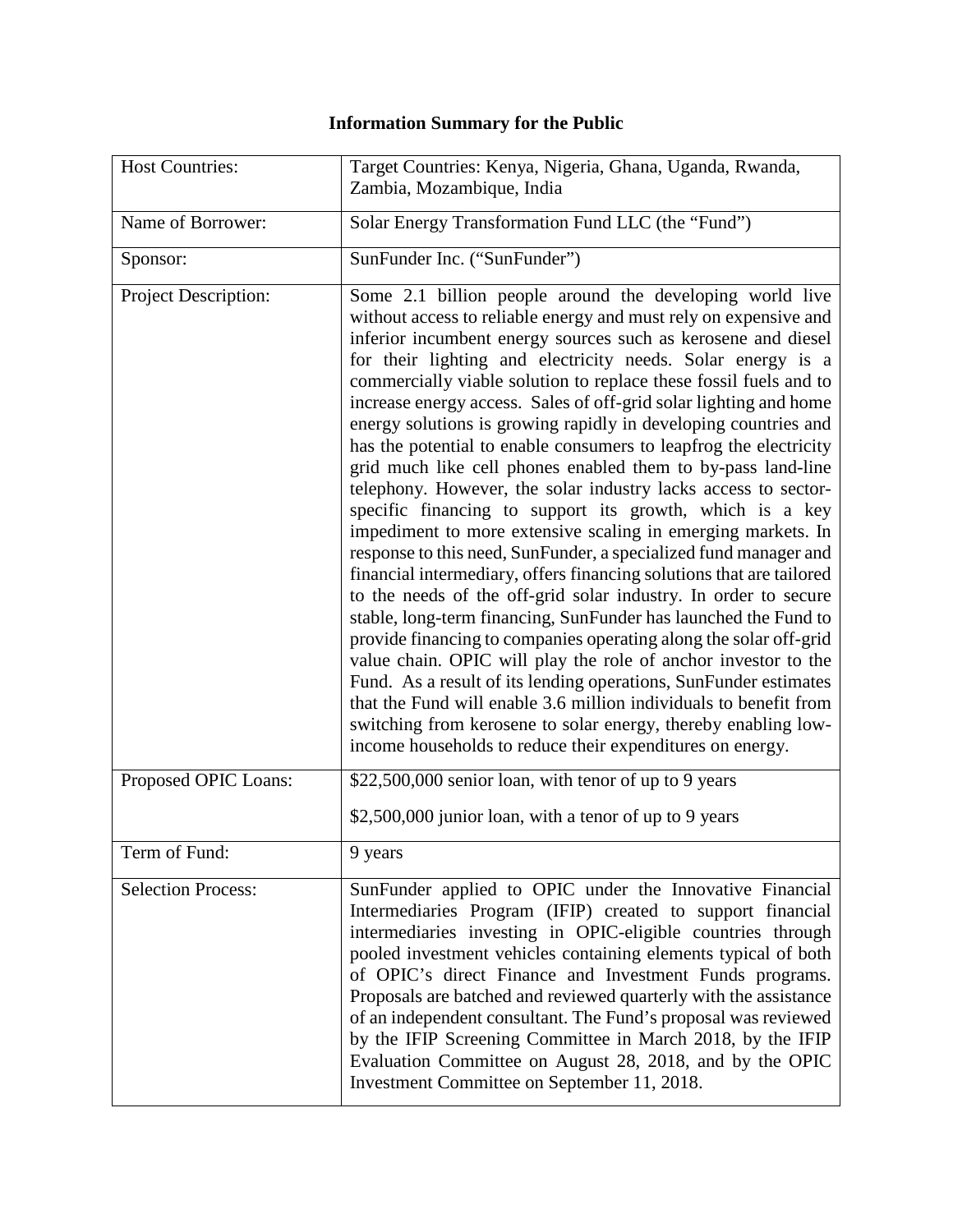| <b>Policy Review</b>   |                                                                                                                                                                                                                                                                                                                                                                                                                                                                                                                                                                                                                                                                                                                             |
|------------------------|-----------------------------------------------------------------------------------------------------------------------------------------------------------------------------------------------------------------------------------------------------------------------------------------------------------------------------------------------------------------------------------------------------------------------------------------------------------------------------------------------------------------------------------------------------------------------------------------------------------------------------------------------------------------------------------------------------------------------------|
| U.S. Economic Impact:  | The Project is not expected to have a negative impact on the U.S.<br>economy. There is no U.S. procurement associated with this<br>Project, and therefore the Project is expected to have a neutral<br>impact on U.S. employment. The Project is expected to have a<br>neutral five-year impact on the U.S. trade balance.                                                                                                                                                                                                                                                                                                                                                                                                  |
| Developmental Effects: | This Project is expected to have a highly developmental impact<br>by expanding the availability of debt financing to growing off-<br>grid solar companies operating primarily in Sub-Saharan Africa.<br>The World Bank estimates that over 1 billion people live without<br>access to electricity, most of whom live in rural areas, and that<br>off-grid solar solutions offer an inexpensive and rapid way to<br>expand energy access. The Fund estimates that half of the<br>customers served by its borrowers will be located in rural areas,<br>and an estimated 40 percent will be women. Women and children<br>bear the greatest burden of energy poverty, which off-grid energy<br>solutions can help to alleviate. |
| Environment:           | The Project has been reviewed against OPIC's categorical<br>prohibitions and has been determined to be categorically eligible.<br>Projects involving loans to non-bank financial intermediaries<br>(NBFIs) for the purposes of providing loans to companies that<br>provide solar products and services in off-grid or grid-deficit<br>regions are screened as Category C projects under OPIC's<br>environmental and social guidelines. The environmental, health,<br>safety and social impacts from the Project are considered<br>minimal.                                                                                                                                                                                 |
|                        | SunFunder has an Environmental and Social Management<br>System which the Fund is required to follow and, which screens<br>and assess potential environmental and social risks of projects it<br>supports. The Fund will provide a healthy and safe work<br>environment for its employees.                                                                                                                                                                                                                                                                                                                                                                                                                                   |
| Social Assessment:     | The Project will be required to operate in a manner consistent<br>with the International Finance Corporation's Performance<br>Standards, OPIC's Environmental and Social Policy Statement<br>and applicable local laws.                                                                                                                                                                                                                                                                                                                                                                                                                                                                                                     |
|                        | OPIC's statutorily required language regarding the rights of<br>association, organization and collective bargaining, minimum<br>age of employment, and prohibition against the use of forced<br>labor, will be supplemented with provisions concerning non-<br>discrimination, and hours of work. Standard and supplemental<br>contract language will be applied to all workers of the Project.<br>Loans to solar companies will be restricted with respect to their                                                                                                                                                                                                                                                        |